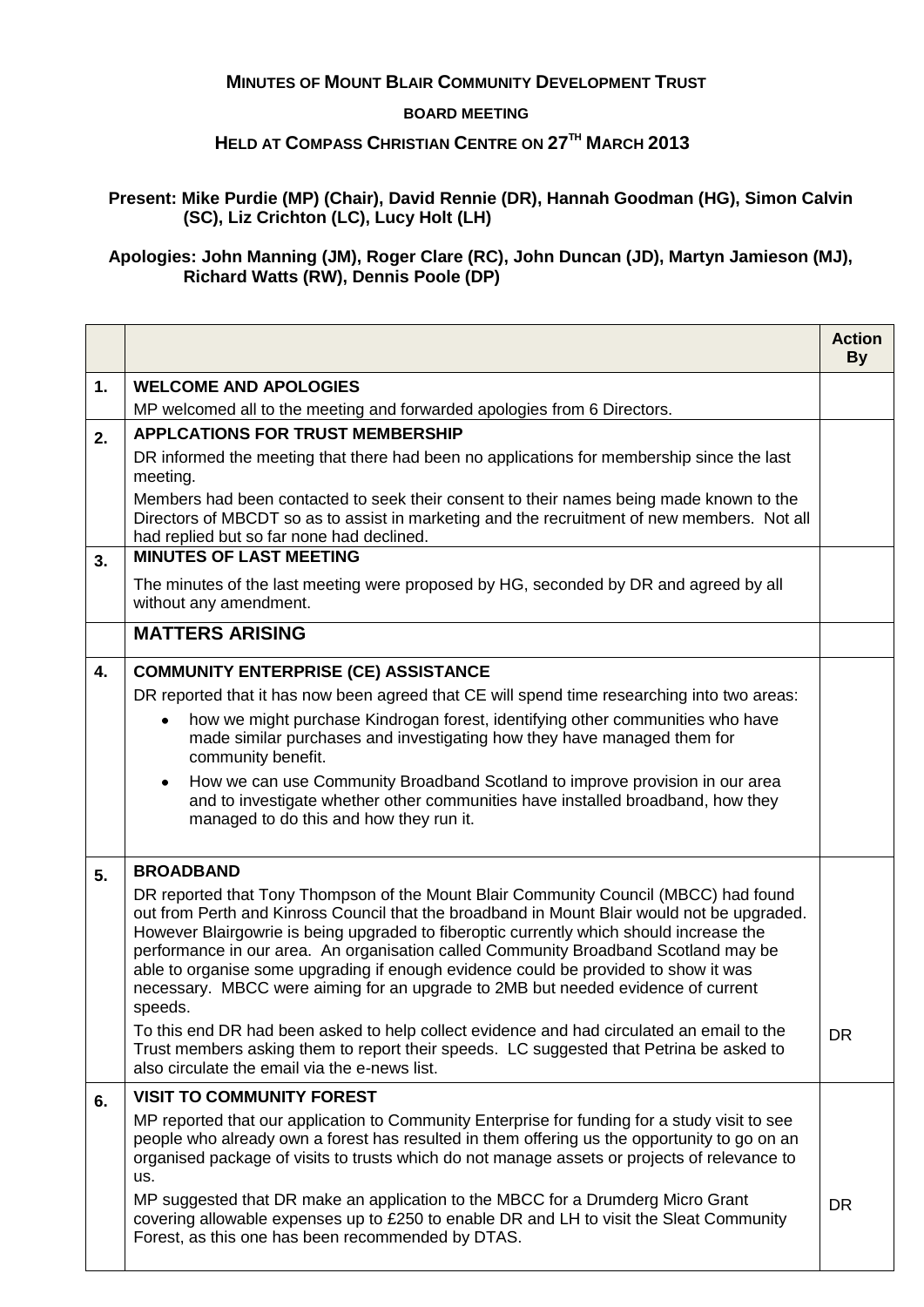$\Gamma$ 

٦

|    |                                                                                                                                                                                                                                                                                                                                                                                                                                                                                                                                                                                                                                                                                                                                                                                                                                                                                                                                                                                                                                                                                                                                                                                                                                                                                                                                                                                                                                                                                                                                                                                                                                                                                                                                                                                                                                                                                                                                     | <b>Action</b><br><b>By</b> |
|----|-------------------------------------------------------------------------------------------------------------------------------------------------------------------------------------------------------------------------------------------------------------------------------------------------------------------------------------------------------------------------------------------------------------------------------------------------------------------------------------------------------------------------------------------------------------------------------------------------------------------------------------------------------------------------------------------------------------------------------------------------------------------------------------------------------------------------------------------------------------------------------------------------------------------------------------------------------------------------------------------------------------------------------------------------------------------------------------------------------------------------------------------------------------------------------------------------------------------------------------------------------------------------------------------------------------------------------------------------------------------------------------------------------------------------------------------------------------------------------------------------------------------------------------------------------------------------------------------------------------------------------------------------------------------------------------------------------------------------------------------------------------------------------------------------------------------------------------------------------------------------------------------------------------------------------------|----------------------------|
|    | MP to give the Sleat contact details and that of the Forestry Commission to DR                                                                                                                                                                                                                                                                                                                                                                                                                                                                                                                                                                                                                                                                                                                                                                                                                                                                                                                                                                                                                                                                                                                                                                                                                                                                                                                                                                                                                                                                                                                                                                                                                                                                                                                                                                                                                                                      | <b>MP</b>                  |
| 7. | <b>GAMES NIGHT</b><br>MP confirmed that this had been a successful fundraiser which also put the Trust in the minds<br>of the community, and thanked everyone for their assistance. 67 tickets had been sold. Total<br>income of £1334.40 was made up of £330 from ticket sales, £350 from sponsorship, £168<br>from the auction and £486.40 from the tote and the games. The outgoings were Beneficial<br>Arts £189.24, Strathardle Inn food £180, Hall hire £28, prizes £50.27 and Session House<br>(donation for screen hire) £10. This left a profit of £876.89 subject to a few other possible<br>minor expenses. It was generally agreed that it should become an annual event. There was<br>some discussion over timing, duration and the selection of food which we may want to think<br>about before organising the event next year. MP also suggested that we have a dedicated<br>cashier for the evening if we repeat the event.<br>MP reminded us of our discussions regarding a Ceilidh in the Autumn and is now looking for                                                                                                                                                                                                                                                                                                                                                                                                                                                                                                                                                                                                                                                                                                                                                                                                                                                                                           |                            |
|    | someone to take the lead in organising this and for a venue.                                                                                                                                                                                                                                                                                                                                                                                                                                                                                                                                                                                                                                                                                                                                                                                                                                                                                                                                                                                                                                                                                                                                                                                                                                                                                                                                                                                                                                                                                                                                                                                                                                                                                                                                                                                                                                                                        | <b>ALL</b>                 |
|    | <b>NEW ITEMS</b>                                                                                                                                                                                                                                                                                                                                                                                                                                                                                                                                                                                                                                                                                                                                                                                                                                                                                                                                                                                                                                                                                                                                                                                                                                                                                                                                                                                                                                                                                                                                                                                                                                                                                                                                                                                                                                                                                                                    |                            |
| 8. | TRUST DEVELOPMENT AND SUPPORT ASSISTANT<br>Having taken advice from DTAS and the administrator of the Drumderg Community Benefit<br>Fund MP had prepared and circulated a draft Job Description for this post with a view to<br>applying to Drumderg for funding. There was a brief discussion about the role and the<br>possibility of it being confused with the duties of the treasurer and secretary, the appropriate<br>hourly rate of pay, and work hours. All Directors are asked to consider the draft and within the<br>next two weeks to send to MP;<br>Their comments on the Job Description<br>$\bullet$<br>Any suggestions as to what qualifications, skills and experience should be included in<br>٠<br>the Person Specification<br>Detail of the outcomes for their themes (if they are leading on a theme) which such a<br>person could deliver, so that a project plan for the 12 months that the person is initially<br>funded for can be drawn up.                                                                                                                                                                                                                                                                                                                                                                                                                                                                                                                                                                                                                                                                                                                                                                                                                                                                                                                                                              | <b>ALL</b>                 |
| 9. | <b>THEME DIRECTORS UPDATES</b><br><b>Outdoor recreation and tourism.</b> SC is meeting Andy Barry of the Perth and Kinross<br>Countryside Trust tomorrow to discuss a possible car park and information boards at<br>Dalrulzion Forest and the possibility of putting up wildlife observation hides. SC also reported<br>that he had met with a Daniell Muir who was keen to use the Mount Blair area for wildlife<br>watching safaris. LH confirmed that there was a growing market for wildlife tourism and so it<br>was important that we make the most of our area as it is important for our economy.<br>Heritage, culture and produce. LC reported that the Archive Officer had now researched the<br>necessary equipment and had finalised an initial list of purchases together with costs. LC was<br>also arranging the necessary insurance. MP suggested that this list be circulated for all to<br>see. As these purchases will be made online we now need to find a way of paying for them<br>from the MBCDT bank account and MP and MJ are to investigate this. Richard has been in<br>touch with the people who have already expressed an interest in donating material to the archive<br>and with people who are interested in volunteering. He is in the process of arranging an open<br>meeting to discuss the project with the community on 20 <sup>th</sup> April, and that he will be interviewed by<br>the Blairgowrie Advertiser on 28th March. He hopes to have produced at least a skeletal draft<br>website specification by beginning of April, so that web developers can be contacted and quotes<br>can be given for what is specifically required for our website. MP reminded LC of the need to keep<br>the Trust members informed of any events in advance of them reading about it in the press and to<br>this end DR agreed to circulate details of the open meeting to the trust members. MP also | LC<br>MP/MJ<br><b>DR</b>   |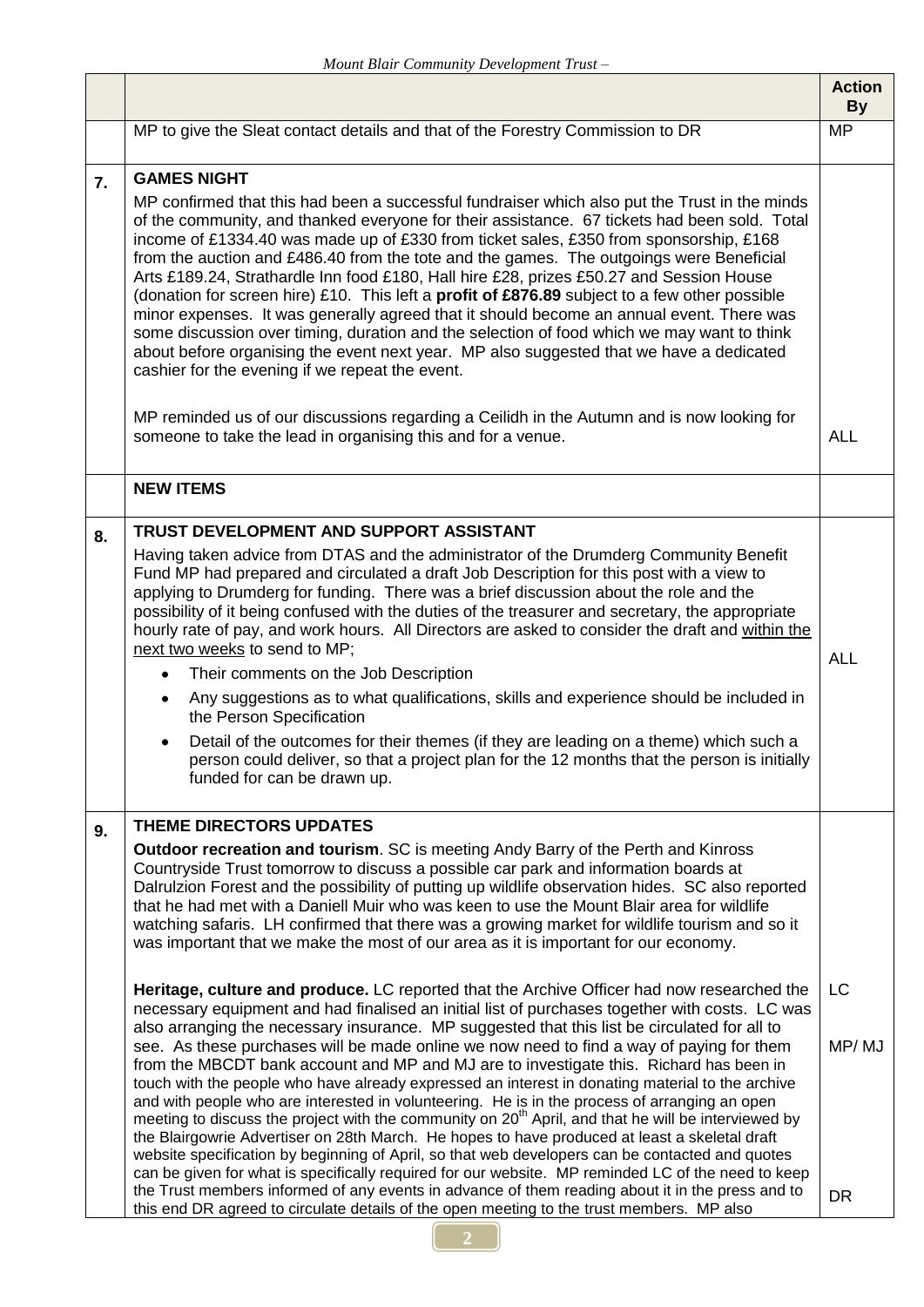|     |                                                                                                                                                                                                                                                                                                                                                                                                                                                                                                                                                                                       | <b>Action</b><br><b>By</b> |
|-----|---------------------------------------------------------------------------------------------------------------------------------------------------------------------------------------------------------------------------------------------------------------------------------------------------------------------------------------------------------------------------------------------------------------------------------------------------------------------------------------------------------------------------------------------------------------------------------------|----------------------------|
|     | reminded LC of the need for Richard to register with "EasyFundraising" before making purchases.                                                                                                                                                                                                                                                                                                                                                                                                                                                                                       | $\overline{\text{LC}}$     |
|     | LC reported on a meeting with Carol Cooper of Mission Models Money regarding her project to<br>secure funding for a 2 year project from 2014-2016 to use the arts and culture to link the<br>communities on the Cateran Trail and engage with issues around environmental sustainability.<br>The project would include and promote any existing events and activities and provide support in<br>promoting and accessing funding for new initiatives. LC reported that she has agreed to represent<br>MBCDT on a steering group for the project. MP asked LC to keep the GTA informed. | LC                         |
|     | <b>Community and recreational facilities. No report as RW was away</b>                                                                                                                                                                                                                                                                                                                                                                                                                                                                                                                |                            |
|     | Infrastructure and renewable energy. Reported elsewhere in the minutes                                                                                                                                                                                                                                                                                                                                                                                                                                                                                                                |                            |
|     | Local Services and improved transport. HG reported that the MBCC had discussed the<br>issue of defibrillators at their last meeting. It was agreed that we needed to wait until the<br>Glenshee project was up and running before taking any more action on this.                                                                                                                                                                                                                                                                                                                     |                            |
|     | SC suggested that the possibility of a Glenshee ski bus be investigated when looking at<br>community transport.                                                                                                                                                                                                                                                                                                                                                                                                                                                                       | HG                         |
|     | Housing and Jobs. DR wondered if he should meet with some of the estates to take this<br>forward. MP reminded us all of the need to work with other agencies and the council and not<br>just to look at what we could do ourselves.                                                                                                                                                                                                                                                                                                                                                   |                            |
|     | Roads, traffic, lay-bys and signage. MP reported that there was shortly to be a meeting to<br>investigate whether two lay-bys on the A93 in Glenshee might be upgraded, perhaps with<br>picnic facilities, information boards etc, funded by the Cairngorms National Park Authority. LC<br>offered to approach contacts at Perth College to research and design information panels on<br>local heritage for lay bys or other trails if the board felt it would be of benefit.                                                                                                         | LC                         |
| 10. | <b>MARKETING PROPOSAL</b>                                                                                                                                                                                                                                                                                                                                                                                                                                                                                                                                                             |                            |
|     | LH suggested that an approach be made to Mark Beaumont, following his article in Scottish<br>Field to investigate whether he would be prepared to be involved in a marketing initiative for<br>outdoor pursuits such as cycling in the area.                                                                                                                                                                                                                                                                                                                                          | LH.                        |
| 11. | <b>ANUAL GENERAL MEETING</b>                                                                                                                                                                                                                                                                                                                                                                                                                                                                                                                                                          | <b>MP</b>                  |
|     | A provisional date of 13 <sup>th</sup> June 2013 was agreed. MP to investigate the availability of Bridge<br>of Cally Hall. It was suggested that the Archive Officer be asked to give a short presentation<br>and to make a display of archive materials to add interest to the event. Theme Directors could<br>also give brief updates on progress within their Theme priorities.                                                                                                                                                                                                   | LC                         |
| 12. | <b>AOCB</b>                                                                                                                                                                                                                                                                                                                                                                                                                                                                                                                                                                           |                            |
|     | Community oil buying scheme - MP reported that he had been asked to include the<br>Kirkmichael Village Shop in the scheme and was waiting on responses from the Shop<br>Manager and other community schemes before he could proceed, but hoped to be able to<br>launch the scheme before next winter.                                                                                                                                                                                                                                                                                 |                            |
|     | DR explained that when undertaking mail shots to all members of the Trust, only the Directors<br>would appear in the CC field visible to all as their emails were already public, other members<br>would be BCC. MP reminded us all of the importance of using the standard formatted<br>signature block circulated previously.                                                                                                                                                                                                                                                       |                            |